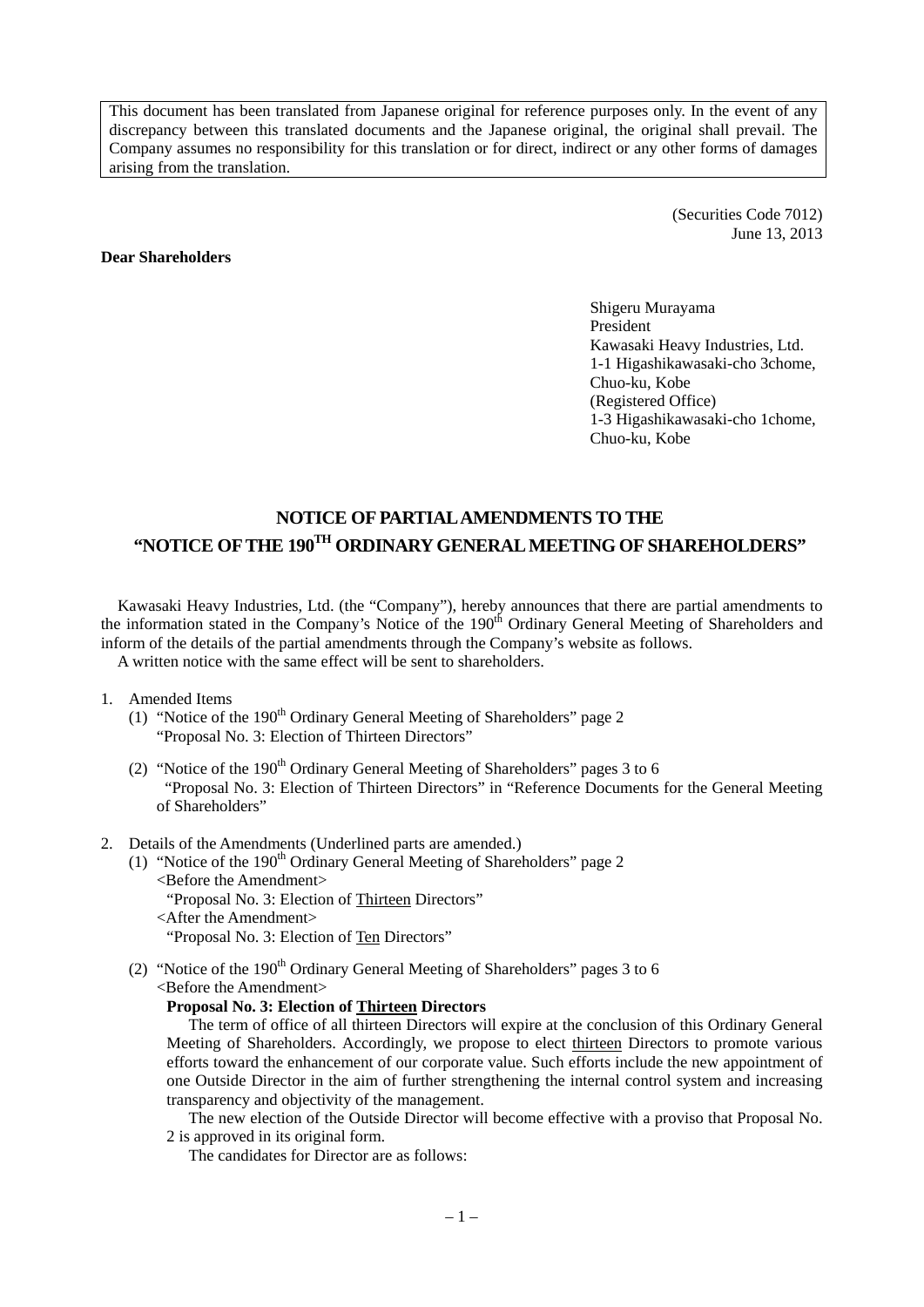| No.            | Name<br>(Date of Birth)             |                                                               | Abridged Personal Records, Positions and Duties<br>[Significant concurrent positions]                                                                                                                                                                                                                                                                                                                                                                                                                                                                                                                                                                                                       | Shares of<br>the<br>Company |
|----------------|-------------------------------------|---------------------------------------------------------------|---------------------------------------------------------------------------------------------------------------------------------------------------------------------------------------------------------------------------------------------------------------------------------------------------------------------------------------------------------------------------------------------------------------------------------------------------------------------------------------------------------------------------------------------------------------------------------------------------------------------------------------------------------------------------------------------|-----------------------------|
| $\overline{1}$ | Satoshi Hasegawa<br>(Aug. 16, 1947) | Apr. 1972<br>2007<br>Jun.<br>Apr. 2009<br>2009<br>Jun.        | Joined Kawasaki Heavy Industries, Ltd.<br>Senior Vice President<br>President, Gas Turbine & Machinery Company<br>Senior Executive Vice President, Assistant to the President<br>President<br>(current position)                                                                                                                                                                                                                                                                                                                                                                                                                                                                             | 126,000<br>shares           |
| $\overline{2}$ | Mitsutoshi Takao<br>(Apr. 1, 1950)  | Apr. 1972<br>Jun. 2008<br>Apr. 2012<br>Apr. 2013              | Joined Kawasaki Heavy Industries, Ltd.<br><b>Senior Vice President</b><br>General Manager, Finance & Accounting Department<br>Senior Executive Vice President<br>Assistant to the President, In charge of Corporate Planning<br>Division, Finance & Accounting Division, CSR Division,<br>Personnel & Labor Administration Division and General<br><b>Administration Division</b><br><b>Senior Executive Vice President</b><br>Assistant to the President, In charge of Corporate Planning<br>Division, Finance & Accounting Division, CSR Division,<br>Personnel & Labor Administration Division, General<br><b>Administration Division and Procurement Division</b><br>(current position) | 111,000<br>shares           |
| 3              | Kyohei Matsuoka<br>(Sep. 16, 1949)  | Apr. 1973<br>Apr. 2008<br>Apr. 2009<br>Jun. 2009              | Joined Kawasaki Heavy Industries, Ltd.<br>Managing Executive Officer<br>Vice President, Rolling Stock Company<br>Managing Executive Officer<br>President, Rolling Stock Company<br>Senior Vice President<br>President, Rolling Stock Company<br>(current position)                                                                                                                                                                                                                                                                                                                                                                                                                          | 83,000<br>shares            |
| 4              | Hiroshi Takata<br>(Jan. 5, 1950)    | Apr. 1972<br>Apr. 2007<br>Apr. 2009<br>Jun. 2009<br>Apr. 2010 | Joined Kawasaki Heavy Industries, Ltd.<br>General Manager, Research & Development Division,<br>Consumer Products & Machinery Company<br>Managing Executive Officer<br>President, Consumer Products & Machinery Company<br>Senior Vice President<br>President, Consumer Products & Machinery Company<br>Senior Vice President<br>President, Motorcycle & Engine Company<br>(current position)                                                                                                                                                                                                                                                                                                | 58,000<br>shares            |
| 5              | Makoto Sonoda<br>(Dec. 7, 1948)     | Apr. 1971<br>Jun. 2007<br>Jun. 2010<br>Oct. 2010              | Joined Kawasaki Heavy Industries, Ltd.<br>President, Kawasaki Precision Machinery, Limited.<br>Director, Kawasaki Heavy Industries, Ltd.<br>President, Kawasaki Precision Machinery, Limited.<br>Senior Vice President<br>President, Precision Machinery Company<br>(current position)                                                                                                                                                                                                                                                                                                                                                                                                      | 56,000<br>shares            |
| 6              | Shigeru Murayama<br>(Feb. 27, 1950) | Apr. 1974<br>Apr. 2008<br>Apr. 2010<br>Jun. 2010              | Joined Kawasaki Heavy Industries, Ltd.<br>Managing Executive Officer<br>Vice President, Aerospace Company<br>Managing Executive Officer<br>President, Aerospace Company<br>Senior Vice President<br>President, Aerospace Company<br>(current position)                                                                                                                                                                                                                                                                                                                                                                                                                                      | 107,000<br>shares           |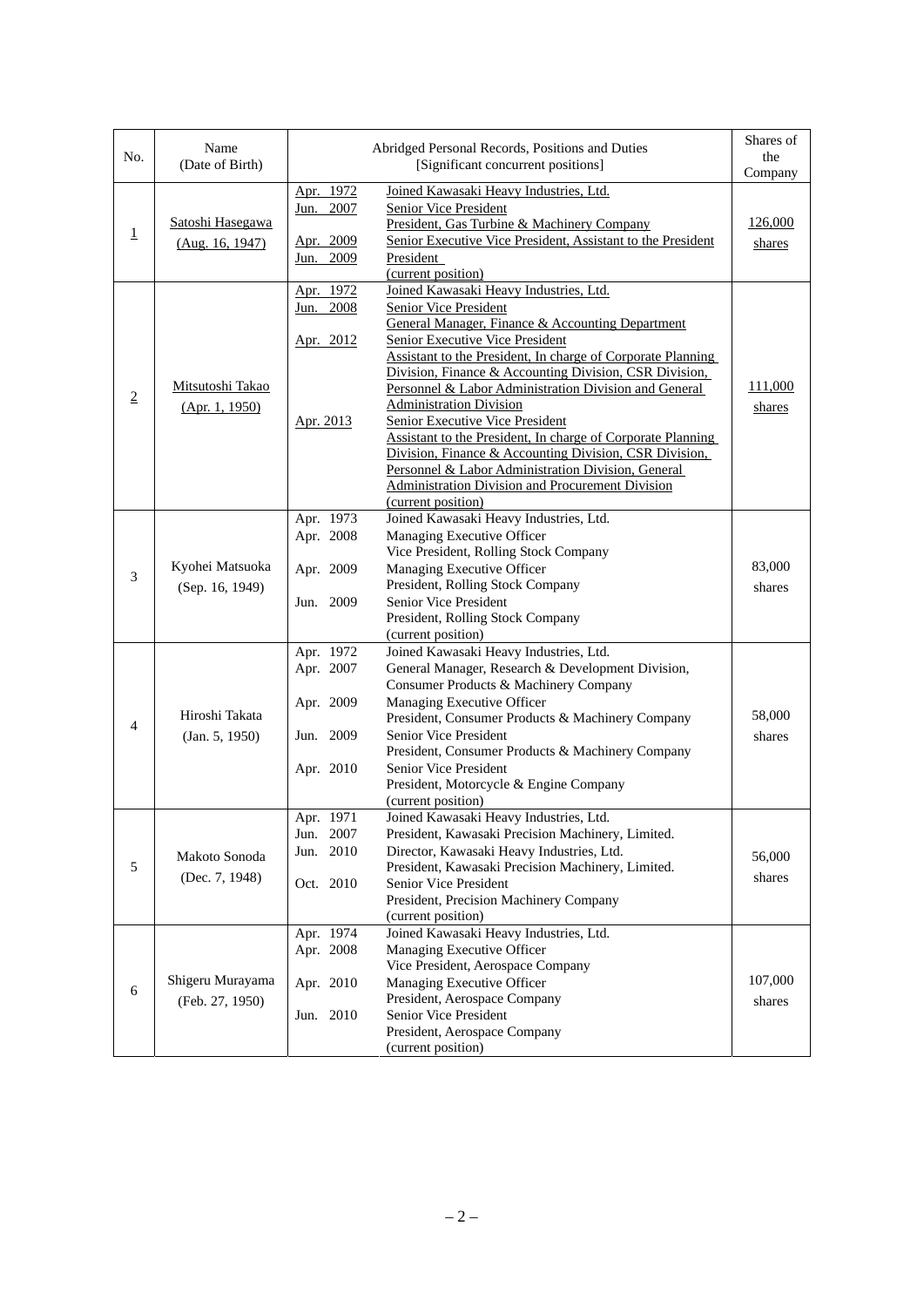| No.             | Name<br>(Date of Birth)               |                                                                                            | Abridged Personal Records, Positions and Duties<br>[Significant concurrent positions]                                                                                                                                                                                                                                                                                                                                                                                                                                                                                                                                                      | Shares of<br>the<br>Company |
|-----------------|---------------------------------------|--------------------------------------------------------------------------------------------|--------------------------------------------------------------------------------------------------------------------------------------------------------------------------------------------------------------------------------------------------------------------------------------------------------------------------------------------------------------------------------------------------------------------------------------------------------------------------------------------------------------------------------------------------------------------------------------------------------------------------------------------|-----------------------------|
| 7               | Joji Iki<br>(Sep. 5, 1951)            | Apr. 1977<br>July. 2006<br>Apr. 2009<br>Apr. 2012<br>Jun. 2012                             | Joined Kawasaki Heavy Industries, Ltd.<br>Deputy General Manager, Machinery Division, Gas<br>Turbine & Machinery Company<br><b>Executive Officer</b><br>General Manager, Machinery Division, Gas Turbine &<br>Machinery Company<br>Managing Executive Officer<br>President, Gas Turbine & Machinery Company<br>Senior Vice President<br>President, Gas Turbine & Machinery Company<br>(current position)                                                                                                                                                                                                                                   | 21,000<br>shares            |
| $\underline{8}$ | Masahiko Hirohata<br>(Sep. 20, 1951)  | Apr. 1975<br>Apr. 2008<br>Apr. 2011<br>Apr. 2012<br>Jun. 2012                              | Joined Kawasaki Heavy Industries, Ltd.<br><b>Executive Officer</b><br>General Manager, Planning & Control Division, Gas<br>Turbine & Machinery Company<br><b>Managing Executive Officer</b><br><b>General Manager, Corporate Planning Division</b><br>Senior Manager, Infrastructure Strategy Office<br><b>Managing Executive Officer</b><br>General Manager, Corporate Planning Division<br><b>Senior Vice President</b><br>General Manager, Corporate Planning Division<br>(current position)                                                                                                                                            | 66,000<br>shares            |
| 9               | Eiji Inoue<br>(Feb. 22, 1952)         | Apr. 1974<br>Jun, 2008<br>Jun. 2010<br>Oct. 2010<br>Apr. 2011<br>Apr. 2012<br>Jun. 2012    | Joined Kawasaki Heavy Industries, Ltd.<br>Director, Kawasaki Plant Systems, Ltd.<br>Senior Vice President<br>General Manager, Project Engineering Center, Kawasaki<br>Plant Systems, Ltd.<br><b>Executive Officer</b><br>General Manager, Project Engineering Center, In charge of<br>Kobe Engineering Department, Plant & Infrastructure<br>Company, Kawasaki Heavy Industries, Ltd.<br><b>Executive Officer</b><br>Vice President, Plant & Infrastructure Company<br>Managing Executive Officer<br>President, Plant & Infrastructure Company<br>Senior Vice President<br>President, Plant & Infrastructure Company<br>(current position) | 36,000<br>shares            |
| 10              | Yoshinori Kanehana<br>(Feb. 19, 1954) | Apr. 1976<br>Dec. 2008<br>2009<br>Jan.<br>Apr. 2009<br>Apr. 2011<br>Apr. 2012<br>Jun. 2012 | Joined Kawasaki Heavy Industries, Ltd.<br>General Manager, Rolling Stock Division,<br>General Manager, Project Management Center, Rolling<br>Stock Division, Rolling Stock Company<br>General Manager, Rolling Stock Division, Rolling Stock<br>Company<br><b>Executive Officer</b><br>Vice President, Rolling Stock Company<br>Managing Executive Officer<br>Vice President, Rolling Stock Company<br>Managing Executive Officer<br>General Manager, Marketing Division<br>Senior Vice President<br>General Manager, Marketing Division<br>(current position)                                                                             | 37,000<br>Shares            |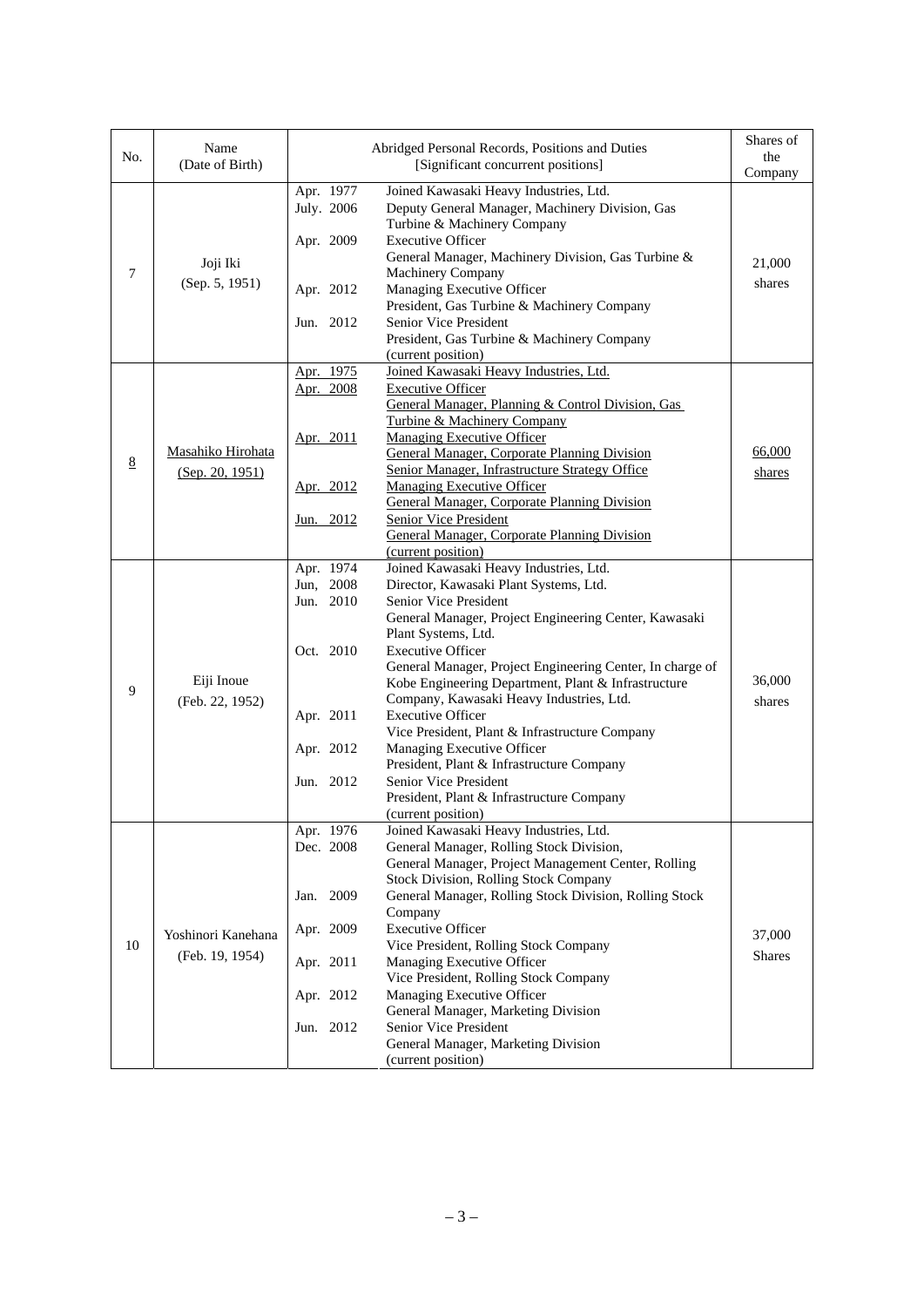| No. | Name<br>(Date of Birth)            |                                                                            | Abridged Personal Records, Positions and Duties<br>[Significant concurrent positions]                                                                                                                                                                                                                                                                                                                                                                                                                                                                                                                                                                                                                                             | Shares of<br>the<br>Company |
|-----|------------------------------------|----------------------------------------------------------------------------|-----------------------------------------------------------------------------------------------------------------------------------------------------------------------------------------------------------------------------------------------------------------------------------------------------------------------------------------------------------------------------------------------------------------------------------------------------------------------------------------------------------------------------------------------------------------------------------------------------------------------------------------------------------------------------------------------------------------------------------|-----------------------------|
| 11  | Minoru Makimura<br>(Nov. 18, 1950) | Apr. 1975<br>Apr. 2008<br>Apr. 2011<br>Apr. 2012                           | Joined Kawasaki Heavy Industries, Ltd.<br><b>Executive Officer</b><br>Deputy General Manager, Corporate Technology Division<br>and Senior Manager, Technical Institute<br>Managing Executive Officer<br>General Manager, Corporate Technology Division and<br>Senior Manager, Technical Institute<br>Managing Executive Officer<br>General Manager, Corporate Technology Division<br>(current position)                                                                                                                                                                                                                                                                                                                           | 43,000<br><b>Shares</b>     |
| 12  | Akio Murakami<br>(Nov. 18, 1950)   | Apr. 1975<br>Jun. 2008<br>Jun. 2010<br>Oct. 2010<br>Apr. 2013              | Joined Kawasaki Heavy Industries, Ltd.<br>Director,<br>General Manager, Technology Division, Kawasaki<br><b>Shipbuilding Corporation</b><br>Senior Vice President<br>General Manager, Technology Division, Kawasaki<br>Shipbuilding Corporation<br><b>Executive Officer</b><br>General Manager, Planning & Control Division, Ship &<br><b>Offshore Structure Company</b><br>Managing Executive Officer<br>President, Ship & Offshore Structure Company<br>(current position)                                                                                                                                                                                                                                                      | 19,000<br><b>Shares</b>     |
| 13  | Yoshihiko Morita<br>(Mar, 7, 1947) | Apr. 1969<br>Oct. 2004<br>Oct. 2008<br>Jun. 2011<br>Dec. 2011<br>Jun. 2012 | Joined Export-Import Bank of Japan (At present: Japan<br>Bank for International Cooperation)<br>Vice Governor of Japan Bank for International Cooperation<br>Representative Director and Senior Managing Executive<br>Officer<br>Deputy CEO of Japan Bank for International Cooperation,<br>Japan Finance Corporation<br>Resigned Deputy CEO of Japan Bank for International<br>Cooperation, Japan Finance Corporation<br>Advisor, Sumitomo Mitsui Banking Corporation<br>President, Japan Institute for Overseas Investment<br>Corporate Auditor, TOKYO GAS Co., Ltd.<br>(current position)<br>[Significant concurrent position]<br>President, Japan Institute for Overseas Investment<br>Corporate Auditor, TOKYO GAS Co., Ltd. | 2,000<br><b>Shares</b>      |

(Notes) 1. There is no special interest relationship between the candidates and the Company.

 2. Contents of the matter stipulated regarding candidates for Outside Director pursuant to Article 74, Paragraph 4 of the Ordinance for Enforcement of the Companies Act

(1) Mr. Yoshihiko Morita is a candidate for Outside Director.

(2) Mr. Yoshihiko Morita has been chosen as a candidate for Outside Director as the Company has judged that he is able to express useful opinions and advice in determining important matters of the Company's management. The Company believes he can do so from a position independent from the Company's execution of duties in light of his substantial overseas experiences and knowledge as a specialist, acquired in the Japan Bank for International Cooperation and other institutions. The Company believes he will be able to fully perform his roles as an Outside Director in the supervision of the execution of duties of the Company. Mr. Yoshihiko Morita will resign as advisor of Sumitomo Mitsui Banking Corporation on June 30, 2013.

(3) After the proposed election, Mr. Yoshihiko Morita will enter into a limited liability agreement pursuant to the provisions of Article 427, Paragraph 1 of the Companies Act with the Company on condition that Proposal No. 2 is approved in its original form. The liability for damages under said agreement shall be limited to either an amount of ¥10 million, or an amount specified by law and regulation, whichever is higher.

 3. Mr. Yoshihiko Morita satisfies the requirements of independent directors/corporate auditors stipulated by the Tokyo Stock Exchange, Osaka Securities Exchange and Nagoya Stock Exchange.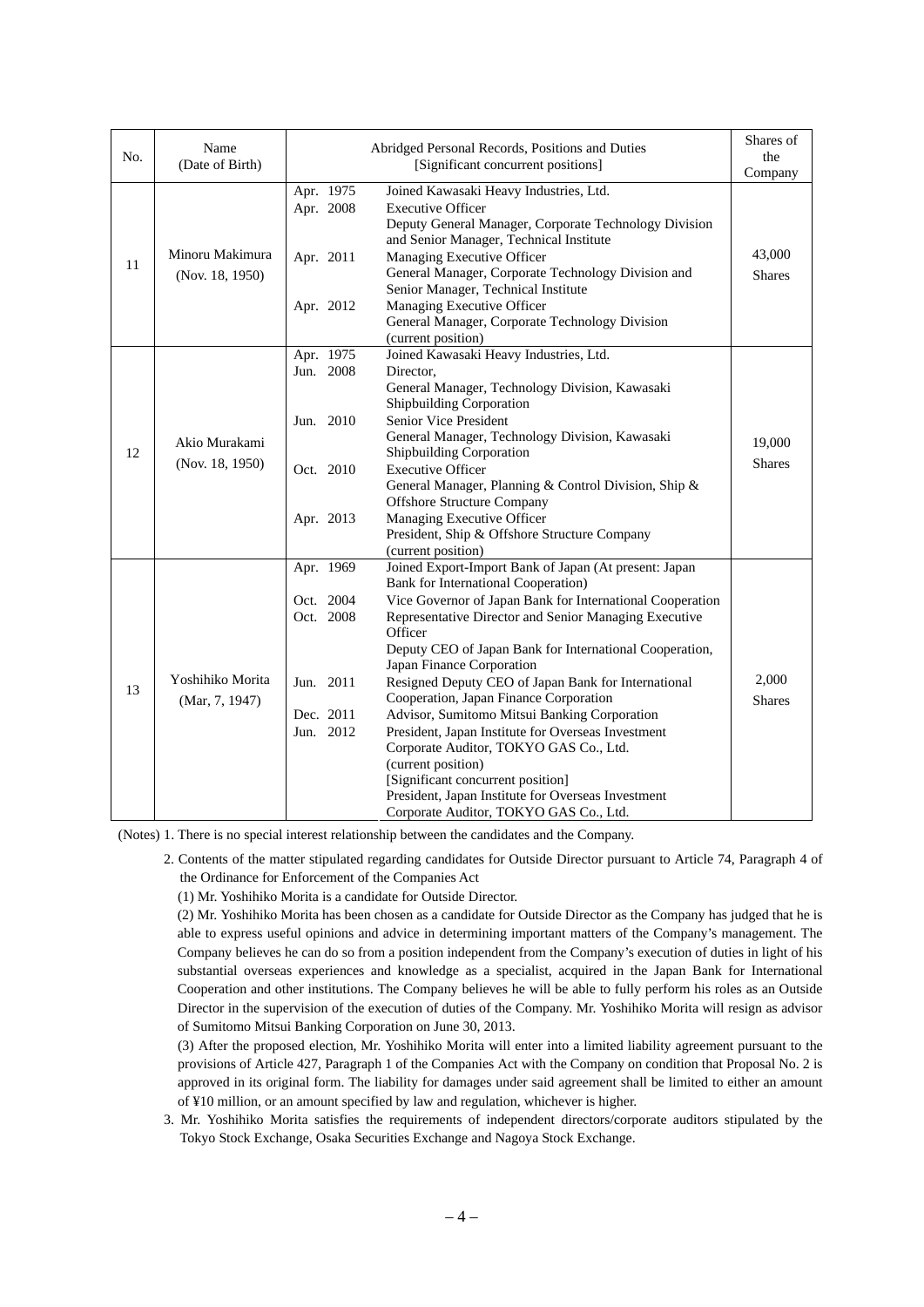### <After the Amendment>

## **Proposal No. 3: Election of Ten Directors**

The term of office of all thirteen Directors will expire at the conclusion of this Ordinary General Meeting of Shareholders. Accordingly, we propose to elect ten Directors to promote various efforts toward the enhancement of our corporate value. Such efforts include the new appointment of one Outside Director in the aim of further strengthening the internal control system and increasing transparency and objectivity of the management.

The new election of the Outside Director will become effective with a proviso that Proposal No. 2 is approved in its original form.

The candidates for Director are as follows:

| No. | Name<br>(Date of Birth)            |                        | Abridged Personal Records, Positions and Duties<br>[Significant concurrent positions]                         | Shares of<br>the<br>Company |
|-----|------------------------------------|------------------------|---------------------------------------------------------------------------------------------------------------|-----------------------------|
| 3   |                                    | Apr. 1973<br>Apr. 2008 | Joined Kawasaki Heavy Industries, Ltd.<br>Managing Executive Officer<br>Vice President, Rolling Stock Company |                             |
|     | Kyohei Matsuoka<br>(Sep. 16, 1949) | Apr. 2009              | Managing Executive Officer<br>President, Rolling Stock Company                                                | 83,000<br>shares            |
|     |                                    | Jun. 2009              | Senior Vice President<br>President, Rolling Stock Company<br>(current position)                               |                             |
|     |                                    | Apr. 1972              | Joined Kawasaki Heavy Industries, Ltd.                                                                        |                             |
|     |                                    | Apr. 2007              | General Manager, Research & Development Division,<br>Consumer Products & Machinery Company                    |                             |
| 4   | Hiroshi Takata                     | Apr. 2009              | Managing Executive Officer<br>President, Consumer Products & Machinery Company                                | 58,000                      |
|     | (Jan. 5, 1950)                     | Jun. 2009              | Senior Vice President<br>President, Consumer Products & Machinery Company                                     | shares                      |
|     |                                    | Apr. 2010              | Senior Vice President<br>President, Motorcycle & Engine Company<br>(current position)                         |                             |
|     |                                    | Apr. 1971              | Joined Kawasaki Heavy Industries, Ltd.                                                                        |                             |
|     |                                    | Jun. 2007              | President, Kawasaki Precision Machinery, Limited.                                                             |                             |
|     | Makoto Sonoda                      | Jun. 2010              | Director, Kawasaki Heavy Industries, Ltd.                                                                     | 56,000                      |
| 5   |                                    |                        | President, Kawasaki Precision Machinery, Limited.                                                             |                             |
|     | (Dec. 7, 1948)                     | Oct. 2010              | Senior Vice President                                                                                         | shares                      |
|     |                                    |                        | President, Precision Machinery Company                                                                        |                             |
|     |                                    |                        | (current position)                                                                                            |                             |
|     |                                    | Apr. 1974              | Joined Kawasaki Heavy Industries, Ltd.                                                                        |                             |
|     |                                    | Apr. 2008              | Managing Executive Officer                                                                                    |                             |
|     | Shigeru Murayama                   |                        | Vice President, Aerospace Company                                                                             | 107,000                     |
| 6   |                                    | Apr. 2010              | Managing Executive Officer                                                                                    |                             |
|     | (Feb. 27, 1950)                    | Jun. 2010              | President, Aerospace Company<br>Senior Vice President                                                         | shares                      |
|     |                                    |                        | President, Aerospace Company                                                                                  |                             |
|     |                                    |                        | (current position)                                                                                            |                             |
|     |                                    | Apr. 1977              | Joined Kawasaki Heavy Industries, Ltd.                                                                        |                             |
|     |                                    | July. 2006             | Deputy General Manager, Machinery Division, Gas                                                               |                             |
|     |                                    |                        | Turbine & Machinery Company                                                                                   |                             |
|     |                                    | Apr. 2009              | <b>Executive Officer</b>                                                                                      |                             |
|     | Joji Iki                           |                        | General Manager, Machinery Division, Gas Turbine &                                                            | 21,000                      |
| 7   | (Sep. 5, 1951)                     |                        | Machinery Company                                                                                             | shares                      |
|     |                                    | Apr. 2012              | Managing Executive Officer                                                                                    |                             |
|     |                                    |                        | President, Gas Turbine & Machinery Company                                                                    |                             |
|     |                                    | Jun. 2012              | Senior Vice President<br>President, Gas Turbine & Machinery Company                                           |                             |
|     |                                    |                        | (current position)                                                                                            |                             |
|     |                                    |                        |                                                                                                               |                             |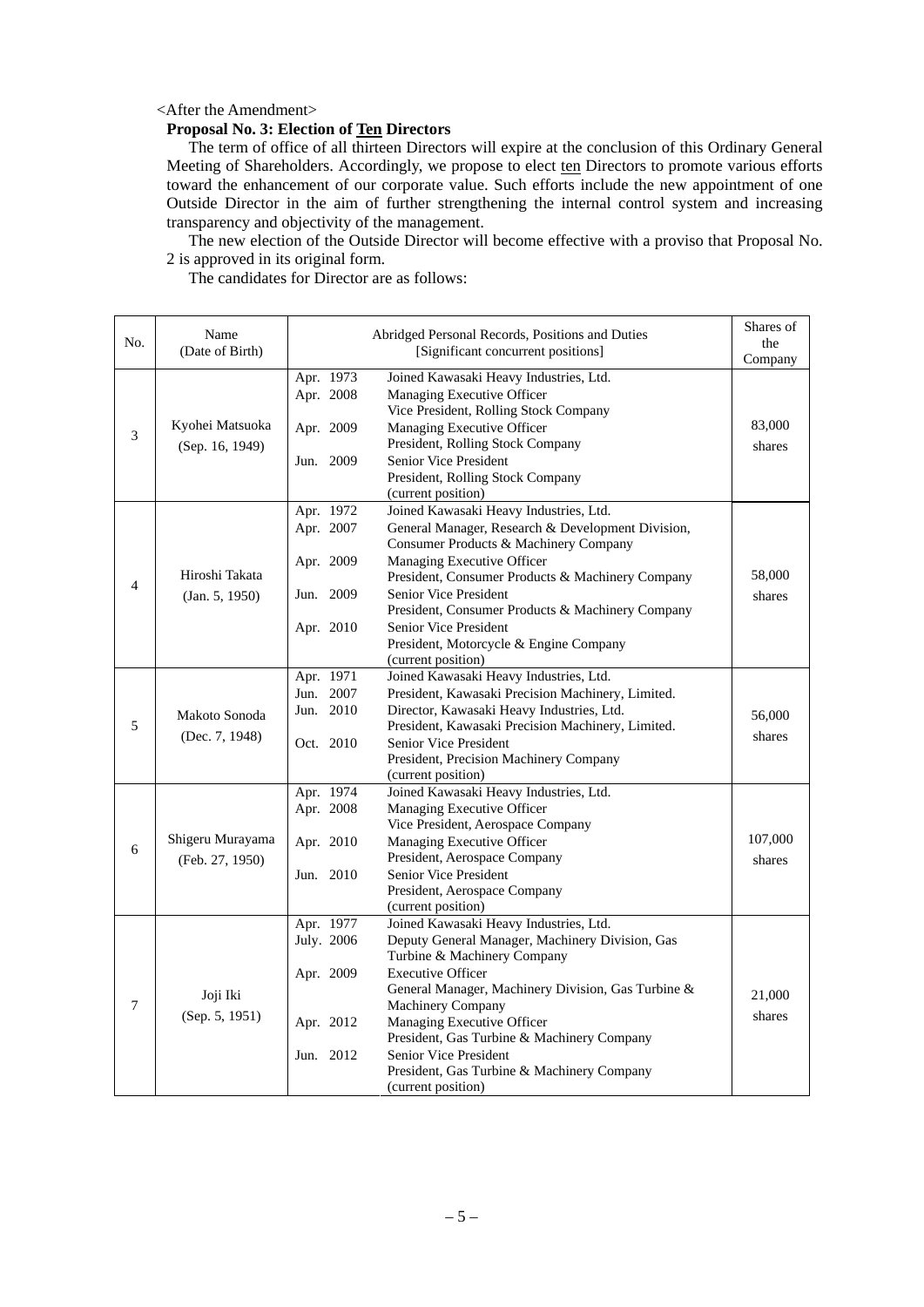| No. | Name<br>(Date of Birth)            |                                     | Abridged Personal Records, Positions and Duties<br>[Significant concurrent positions]                                                                                                                           | Shares of<br>the<br>Company |
|-----|------------------------------------|-------------------------------------|-----------------------------------------------------------------------------------------------------------------------------------------------------------------------------------------------------------------|-----------------------------|
| 9   | Eiji Inoue<br>(Feb. 22, 1952)      | Apr. 1974<br>Jun, 2008<br>Jun. 2010 | Joined Kawasaki Heavy Industries, Ltd.<br>Director, Kawasaki Plant Systems, Ltd.<br>Senior Vice President<br>General Manager, Project Engineering Center, Kawasaki                                              |                             |
|     |                                    | Oct. 2010                           | Plant Systems, Ltd.<br><b>Executive Officer</b><br>General Manager, Project Engineering Center, In charge of<br>Kobe Engineering Department, Plant & Infrastructure<br>Company, Kawasaki Heavy Industries, Ltd. | 36,000<br>shares            |
|     |                                    | Apr. 2011                           | <b>Executive Officer</b><br>Vice President, Plant & Infrastructure Company                                                                                                                                      |                             |
|     |                                    | Apr. 2012                           | Managing Executive Officer<br>President, Plant & Infrastructure Company                                                                                                                                         |                             |
|     |                                    | Jun. 2012                           | Senior Vice President<br>President, Plant & Infrastructure Company<br>(current position)                                                                                                                        |                             |
|     |                                    | Apr. 1976<br>Dec. 2008              | Joined Kawasaki Heavy Industries, Ltd.<br>General Manager, Rolling Stock Division,                                                                                                                              |                             |
|     |                                    |                                     | General Manager, Project Management Center, Rolling<br>Stock Division, Rolling Stock Company                                                                                                                    |                             |
|     |                                    | 2009<br>Jan.                        | General Manager, Rolling Stock Division, Rolling Stock<br>Company                                                                                                                                               |                             |
| 10  | Yoshinori Kanehana                 | Apr. 2009                           | <b>Executive Officer</b><br>Vice President, Rolling Stock Company                                                                                                                                               | 37,000                      |
|     | (Feb. 19, 1954)                    | Apr. 2011                           | Managing Executive Officer<br>Vice President, Rolling Stock Company                                                                                                                                             | <b>Shares</b>               |
|     |                                    | Apr. 2012                           | Managing Executive Officer<br>General Manager, Marketing Division                                                                                                                                               |                             |
|     |                                    | Jun. 2012                           | Senior Vice President<br>General Manager, Marketing Division                                                                                                                                                    |                             |
|     |                                    | Apr. 1975                           | (current position)<br>Joined Kawasaki Heavy Industries, Ltd.                                                                                                                                                    |                             |
|     |                                    | Apr. 2008                           | <b>Executive Officer</b><br>Deputy General Manager, Corporate Technology Division<br>and Senior Manager, Technical Institute                                                                                    |                             |
| 11  | Minoru Makimura<br>(Nov. 18, 1950) | Apr. 2011                           | Managing Executive Officer<br>General Manager, Corporate Technology Division and                                                                                                                                | 43,000<br><b>Shares</b>     |
|     |                                    | Apr. 2012                           | Senior Manager, Technical Institute<br>Managing Executive Officer<br>General Manager, Corporate Technology Division                                                                                             |                             |
|     |                                    |                                     | (current position)                                                                                                                                                                                              |                             |
|     |                                    | Apr. 1975<br>Jun. 2008              | Joined Kawasaki Heavy Industries, Ltd.<br>Director,                                                                                                                                                             |                             |
|     |                                    |                                     | General Manager, Technology Division, Kawasaki                                                                                                                                                                  |                             |
|     |                                    | Jun. 2010                           | Shipbuilding Corporation<br>Senior Vice President                                                                                                                                                               |                             |
| 12  | Akio Murakami                      |                                     | General Manager, Technology Division, Kawasaki                                                                                                                                                                  | 19,000                      |
|     | (Nov. 18, 1950)                    | Oct. 2010                           | Shipbuilding Corporation<br><b>Executive Officer</b>                                                                                                                                                            | <b>Shares</b>               |
|     |                                    |                                     | General Manager, Planning & Control Division, Ship &<br><b>Offshore Structure Company</b>                                                                                                                       |                             |
|     |                                    | Apr. 2013                           | Managing Executive Officer<br>President, Ship & Offshore Structure Company<br>(current position)                                                                                                                |                             |